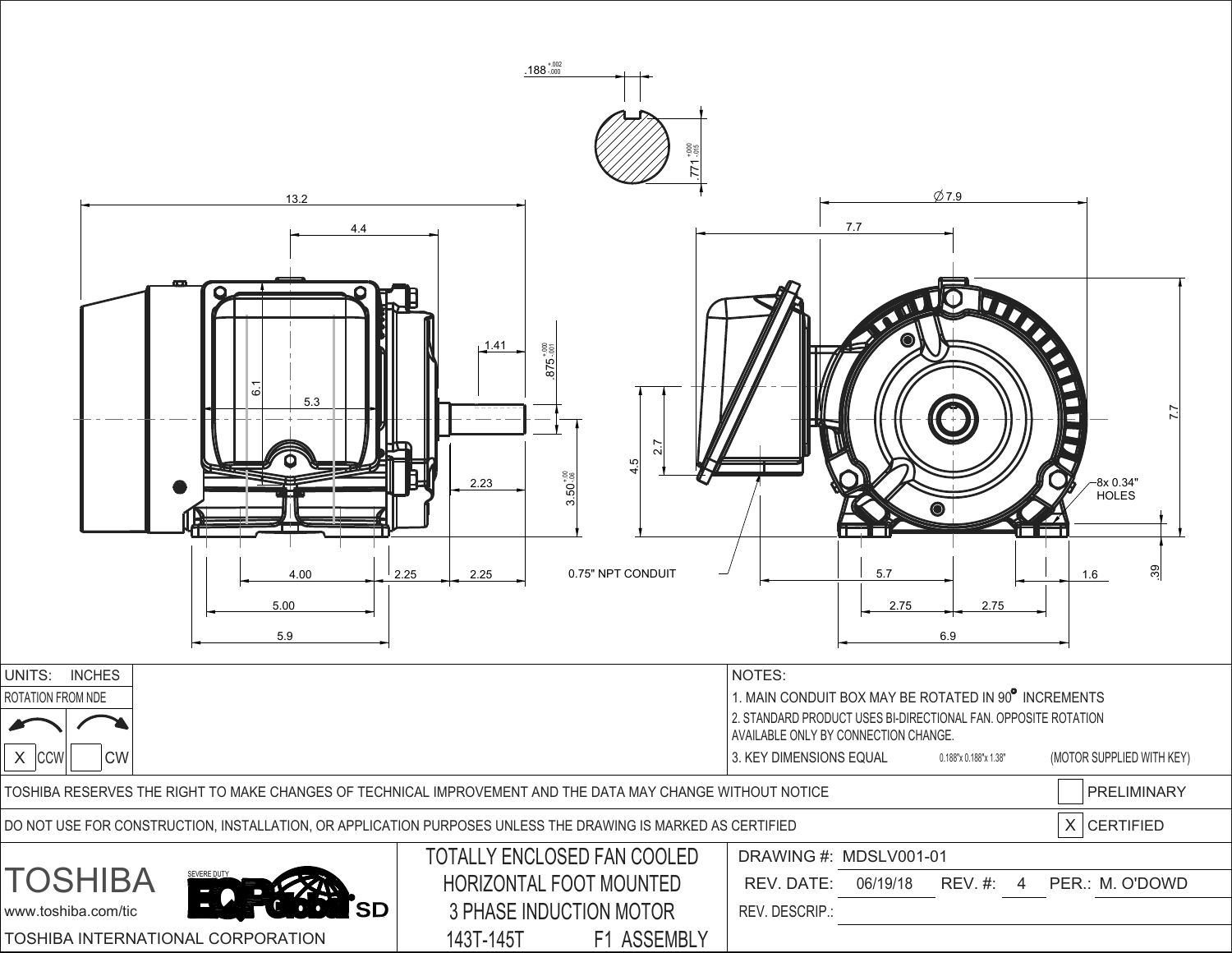|                                                   |                                |                          |                        | <b>Issued Date</b>                                        | 7/19/2021<br>dschoeck |                       | Transmit#                    |                       |  |
|---------------------------------------------------|--------------------------------|--------------------------|------------------------|-----------------------------------------------------------|-----------------------|-----------------------|------------------------------|-----------------------|--|
| <b>TOSHIBA</b>                                    |                                |                          |                        | <b>Issued By</b>                                          |                       |                       | <b>Issued Rev</b>            |                       |  |
|                                                   | Leading Innovation >>>         |                          |                        |                                                           |                       |                       |                              |                       |  |
|                                                   |                                |                          |                        | <b>TYPICAL MOTOR PERFORMANCE DATA</b>                     |                       |                       |                              |                       |  |
|                                                   |                                |                          |                        |                                                           |                       |                       |                              |                       |  |
|                                                   | Model: 0014SDSC41A-P           |                          |                        |                                                           |                       |                       |                              |                       |  |
| <b>HP</b>                                         | kW                             | Pole                     | FL RPM                 | Frame                                                     | Voltage               | Hz                    | Phase                        | <b>FL Amps</b>        |  |
| $\mathbf{1}$                                      | 0.75                           | 4                        | 1760                   | 143T                                                      | 575                   | 60                    | 3                            | 1.3                   |  |
|                                                   |                                |                          |                        |                                                           | <b>NEMA</b>           | <b>NEMA</b>           |                              | <b>Ambient</b>        |  |
| <b>Enclosure</b>                                  | IP                             | Ins. Class               | S.F.                   | <b>Duty</b>                                               | Nom. Eff.             | Design                | <b>kVA Code</b>              | $(^{\circ}C)$         |  |
| <b>TEFC</b>                                       | 55                             | F                        | 1.15                   | CONT                                                      | 85.5                  | B                     |                              | 40 C                  |  |
|                                                   |                                |                          |                        |                                                           |                       |                       |                              |                       |  |
|                                                   |                                |                          |                        |                                                           |                       |                       |                              |                       |  |
|                                                   |                                |                          |                        |                                                           |                       |                       |                              |                       |  |
| Load                                              | <b>HP</b>                      | kW                       | <b>Amperes</b>         |                                                           | Efficiency (%)        |                       | Power Factor (%)             |                       |  |
| <b>Full Load</b>                                  | 1.00                           | 0.7                      | 1.3                    |                                                           | 85.6                  |                       | 69.8                         |                       |  |
| 3/4 Load                                          | 0.75                           | 0.6                      | 1.1                    |                                                           | 83.8                  |                       | 61.5                         |                       |  |
| $\frac{1}{2}$ Load                                | 0.50                           | 0.4                      | 1.0                    |                                                           | 79.2                  |                       | 48.9                         |                       |  |
| $\overline{\frac{1}{2}}$ Load                     | 0.25                           | 0.2                      | 0.9                    |                                                           | 66.0                  |                       | 30.1                         |                       |  |
| No Load                                           |                                |                          | 0.8<br>$\overline{12}$ |                                                           |                       |                       | 8.1<br>57.8                  |                       |  |
| <b>Locked Rotor</b>                               |                                |                          |                        |                                                           |                       |                       |                              |                       |  |
|                                                   |                                |                          |                        |                                                           |                       |                       |                              |                       |  |
|                                                   |                                |                          |                        |                                                           |                       |                       |                              |                       |  |
|                                                   |                                |                          | <b>Torque</b>          |                                                           |                       |                       |                              | Rotor wk <sup>2</sup> |  |
| <b>Full Load</b>                                  |                                |                          | <b>Locked Rotor</b>    | <b>Pull Up</b>                                            |                       |                       | <b>Break Down</b><br>Inertia |                       |  |
|                                                   |                                | (% FLT)                  |                        | (% FLT)                                                   |                       | (% FLT)<br>$(lb-ft2)$ |                              |                       |  |
| $(lb-ft)$<br>2.98                                 |                                | 330                      |                        | 285                                                       |                       | 485<br>0.11           |                              |                       |  |
|                                                   |                                |                          |                        |                                                           |                       |                       |                              |                       |  |
|                                                   |                                |                          |                        |                                                           |                       |                       |                              |                       |  |
| Safe Stall Time(s)                                |                                | Sound<br><b>Pressure</b> |                        | Bearings*                                                 |                       |                       | Approx. Motor Weight         |                       |  |
| Cold                                              | Hot<br>dB(A) @ 1M<br><b>DE</b> |                          | <b>NDE</b>             |                                                           |                       | (lbs)                 |                              |                       |  |
|                                                   |                                |                          | 6305ZZC3               |                                                           | 6305ZZC3              |                       | 57                           |                       |  |
| 35                                                | 15                             |                          |                        |                                                           |                       |                       |                              |                       |  |
|                                                   |                                |                          |                        |                                                           |                       |                       |                              |                       |  |
| *Bearings are the only recommended spare part(s). |                                |                          |                        |                                                           |                       |                       |                              |                       |  |
|                                                   |                                |                          |                        |                                                           |                       |                       |                              |                       |  |
|                                                   |                                |                          |                        |                                                           |                       |                       |                              |                       |  |
| Motor Options:<br>Product Family:EQP Global SD    |                                |                          |                        |                                                           |                       |                       |                              |                       |  |
| Mounting:Footed,Shaft:T Shaft                     |                                |                          |                        |                                                           |                       |                       |                              |                       |  |
|                                                   |                                |                          |                        |                                                           |                       |                       |                              |                       |  |
|                                                   |                                |                          |                        |                                                           |                       |                       |                              |                       |  |
|                                                   |                                |                          |                        |                                                           |                       |                       |                              |                       |  |
|                                                   |                                |                          |                        |                                                           |                       |                       |                              |                       |  |
|                                                   |                                |                          |                        |                                                           |                       |                       |                              |                       |  |
|                                                   |                                |                          |                        |                                                           |                       |                       |                              |                       |  |
|                                                   |                                |                          |                        |                                                           |                       |                       |                              |                       |  |
|                                                   |                                |                          |                        |                                                           |                       |                       |                              |                       |  |
|                                                   |                                |                          |                        |                                                           |                       |                       |                              |                       |  |
|                                                   |                                |                          |                        |                                                           |                       |                       |                              |                       |  |
| <b>Customer</b><br><b>Customer PO</b>             |                                |                          |                        |                                                           |                       |                       |                              |                       |  |
| <b>Sales Order</b>                                |                                |                          |                        |                                                           |                       |                       |                              |                       |  |
| Project #                                         |                                |                          |                        |                                                           |                       |                       |                              |                       |  |
| Tag:                                              |                                |                          |                        |                                                           |                       |                       |                              |                       |  |
|                                                   |                                |                          |                        |                                                           |                       |                       |                              |                       |  |
|                                                   |                                |                          |                        |                                                           |                       |                       |                              |                       |  |
|                                                   |                                |                          |                        |                                                           |                       |                       |                              |                       |  |
|                                                   |                                |                          |                        |                                                           |                       |                       |                              |                       |  |
| All characteristics are average expected values.  |                                |                          |                        |                                                           |                       |                       |                              |                       |  |
|                                                   |                                |                          |                        | TOSHIBA INTERNATIONAL CORPORATION · HOUSTON, TEXAS U.S.A. |                       |                       |                              |                       |  |
| Engineering                                       |                                | mcampbell                |                        | Doc. Written By                                           | D. Suarez             |                       | Doc.# / Rev                  | MPCF-1119 / 0         |  |

**Engr. Date Doc. Issued** 6/8/2011 **Doc. Approved By**

2/10/2012

M. Campbell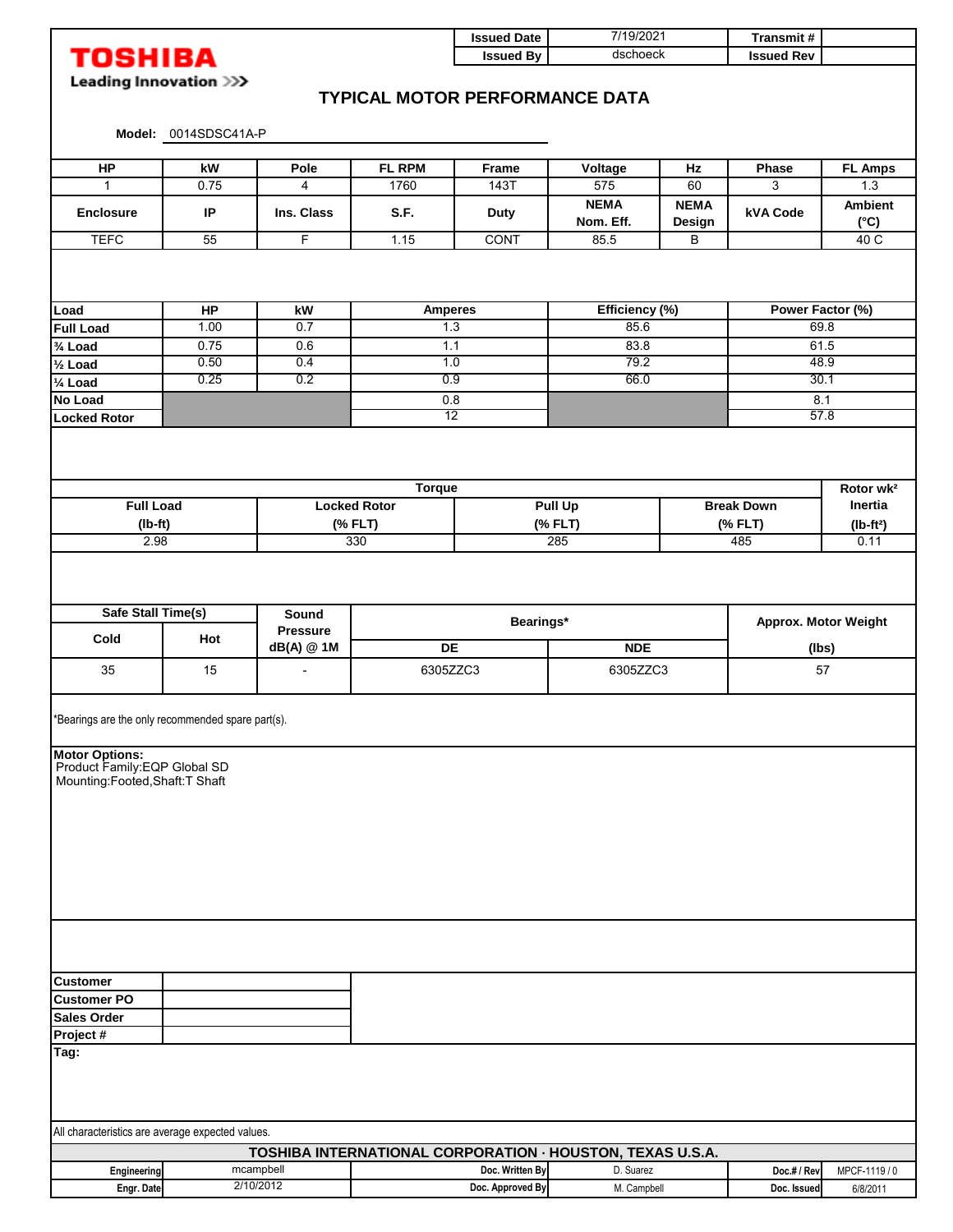